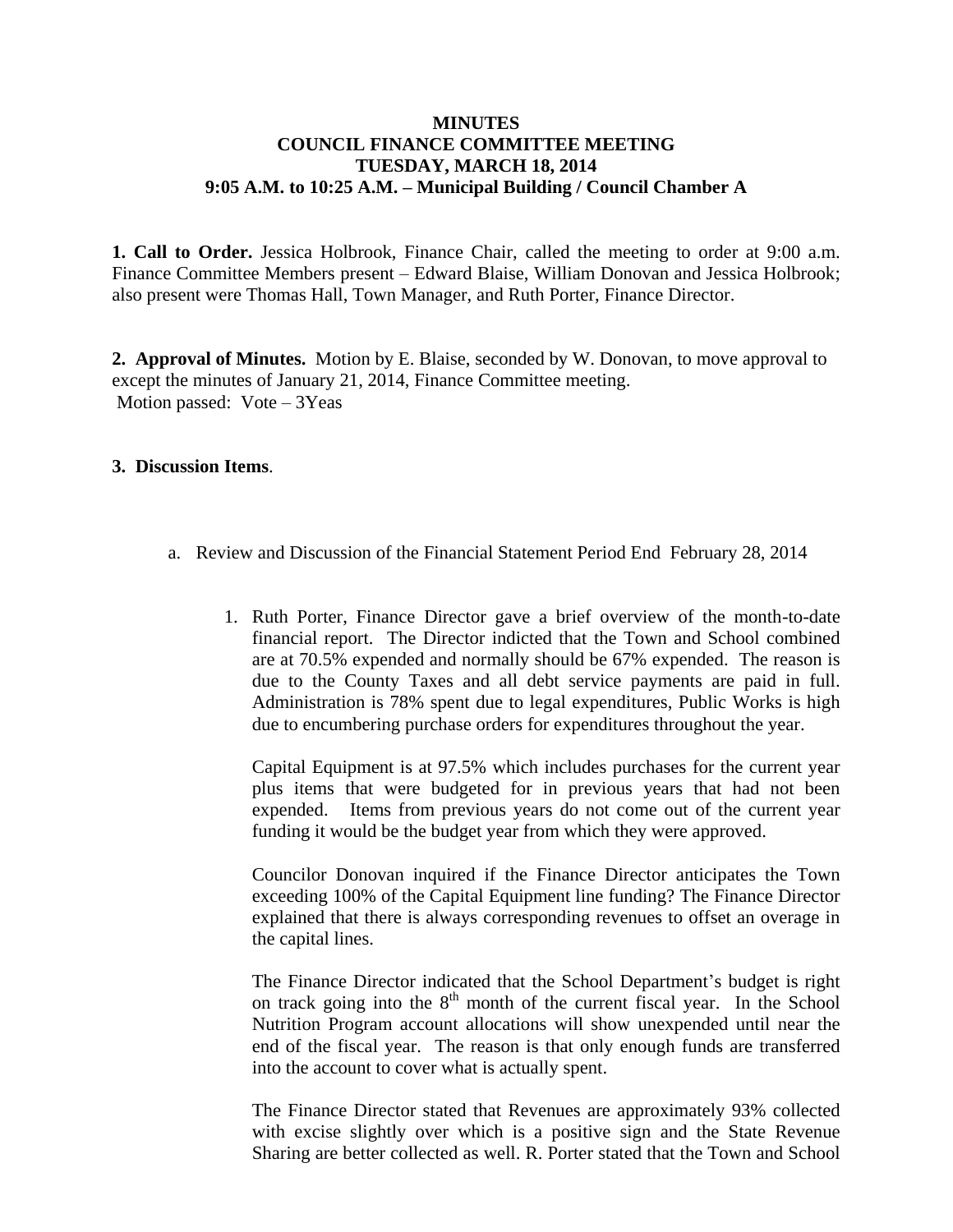combined expenditures are at 65 million and revenues are at 67.4 million which is slightly better than expected.

The Finance Director reminded the Finance Committee that the Town Auditors would be here at 6 P.M. before the March  $19<sup>th</sup>$  Town Council meeting. The Auditors will provide a joint Town and School Financial Statement to the Town Council and School Board at that time.

- b. Review and Discussion of Proposed Positions in the FY2015 Budget
	- 1. At this point in the meeting J. Holbrook, Chair brought forth a discussion on various department's proposed positions for the FY2015 Budget. This came from a previous combined School and Town workshop where there was a discussion on various Town positions continue to be offset and put aside due to budget constraints. As a rule the Finance Committee may never see some of the proposed positions as the Town Manager may cut them before they reach the Finance Committee's review. J. Holbrook, Chair has turned over the discussion on the upcoming proposed FY2015 positions to the Town Manager to bring forward.
	- 2. The Town Manager stated that this year is no different than most years except that after several discussions with the Finance Chair it was decided that the committee should hear what the needs are and why. The Manager indicated that he feels the obligation to his staff to allow them the opportunity to share their arguments as to the need of the proposed positions. There are fourteen proposed positions across Town Departments which would cost approximately cost \$800,000 if all were approved. The Manager provided a short overview of all the positions presented. By the end of this week the Manager will make his own recommendations to the Departments about the proposed positions. The Manager stated that not all of the positions will survive his cuts and thanked the Finance Committee for their input.
	- 3. The Town Manager regretfully informed the Finance Committee that at this time we are unable to come in at the flat funding requested by the Town Council. The budget is at a 5.2% increase and has a lot of work to be done to bring it lower. One of the issues pushing this rise is the bad news received from the County Assessment that has gone up by 7.3% with a \$200,000 increase this year. The Manager stated this has been the continuing trend from County in the past few years. Even with the tax increase from the County at this time the Town tax rate would increase by 1.7%. The Manager projects a 15 million increase in property value.